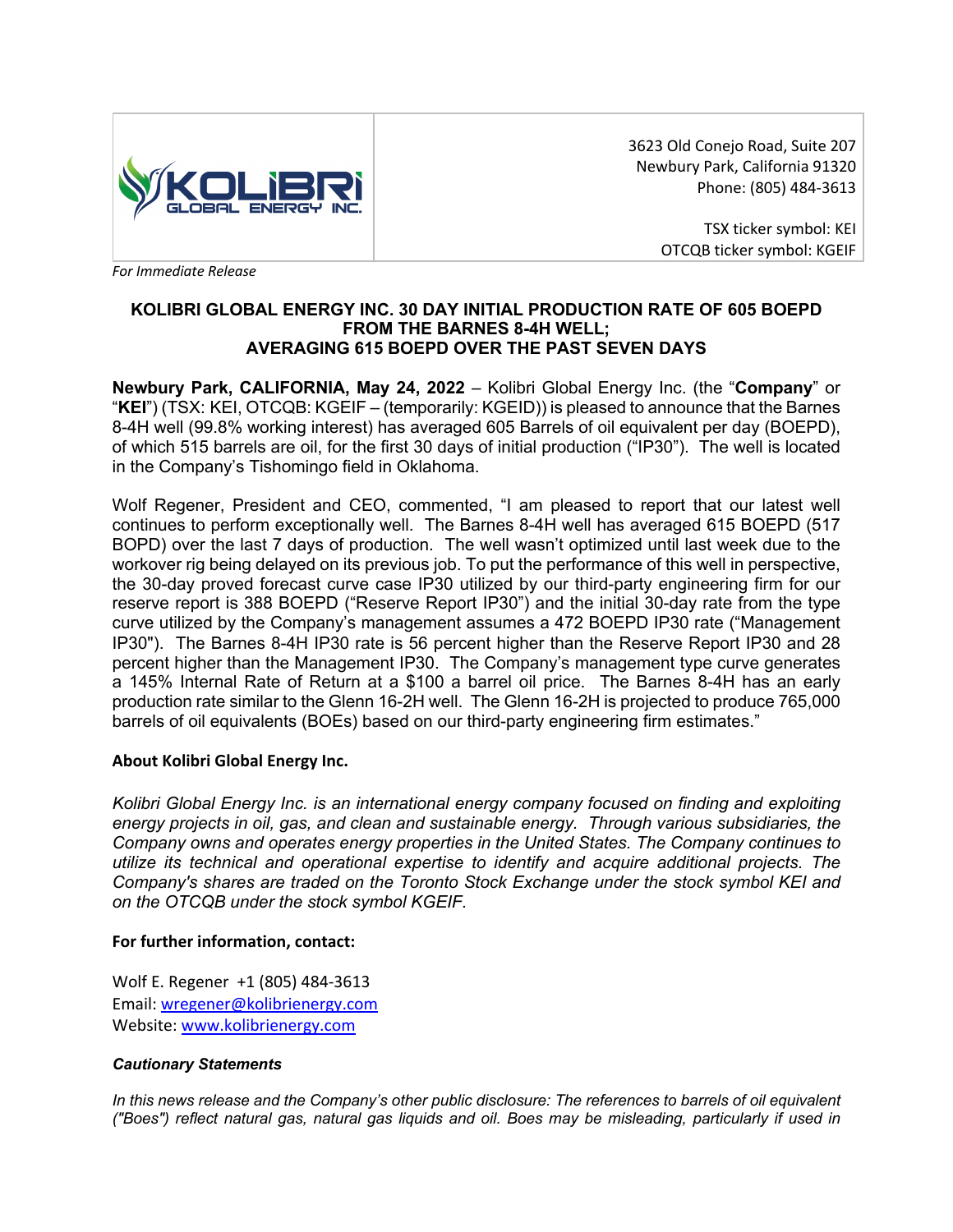*isolation. A Boe conversion ratio of 6 Mcf:1 Bbl is based on an energy equivalency conversion method primarily applicable at the burner tip and does not represent a value equivalency at the wellhead. Given that the value ratio based on the current price of crude oil as compared to natural gas is significantly different from the energy equivalency of 6:1, utilizing a conversion on a 6:1 basis may be misleading as an indication of value. Possible reserves are those additional reserves that are less certain to be recovered than probable reserves. There is a 10% probability that the quantities actually recovered will equal or exceed the sum of proved plus probable plus possible reserves. The type curve utilized by the Company's management is the average of the 7 Caney wells that are located in the Corridor (well names can be found on the Company's Corporate presentation), with lateral lengths normalized to a 4,900 ft lateral length, the other assumptions are the same as in the Company's December 31, 2021 independent reserves evaluation.*

*Readers should be aware that references to initial production rates and other short-term production rates are preliminary in nature and are not necessarily indicative of long-term performance or of ultimate recovery. Readers are referred to the full description of the results of the Company's December 31, 2021 independent*  reserves evaluation and other oil and gas information contained in its Form 51-101F1 Statement of *Reserves Data and Other Oil and Gas Information for the year ended December 31, 2021, which the Company filed on SEDAR on March 8, 2022.*

#### *Caution Regarding Forward-Looking Information*

*Certain statements contained in this news release constitute "forward-looking information" as such term is used in applicable Canadian securities laws and "forward-looking statements" within the meaning of United States securities laws (collectively, "forward looking information"), including statements regarding the timing of and expected results from planned wells development, a projected Internal Rate of Return and estimated production. Forward-looking information is based on plans and estimates of management and interpretations of data by the Company's technical team at the date the data is provided and is subject to several factors and assumptions of management, including that that indications of early results are reasonably accurate predictors of the prospectiveness of the shale intervals, management's assumption of a 472 BOEPD IP30 rate for the initial 30-day type curve, \$100 a barrel oil price, that required regulatory approvals will be available when required, that no unforeseen delays, unexpected geological or other effects, including flooding and extended interruptions due to inclement or hazardous weather conditions, equipment failures, permitting delays or labor or contract disputes are encountered, that the necessary labor and equipment will be obtained, that the development plans of the Company and its co-venturers will not change, that the offset operator's operations will proceed as expected by management, that the demand*  for oil and gas will be sustained, that the price of oil will be sustained or increase, that the Company will *continue to be able to access sufficient capital through financings, farm-ins or other participation arrangements to maintain its projects, and that global economic conditions will not deteriorate in a manner that has an adverse impact on the Company's business, its ability to advance its business strategy and the industry as a whole. Forward-looking information is subject to a variety of risks and uncertainties and other factors that could cause plans, estimates and actual results to vary materially from those projected in such forward-looking information. Factors that could cause the forward-looking information in this news release to change or to be inaccurate include, but are not limited to, the risk that any of the assumptions on which such forward looking information is based vary or prove to be invalid, including that the Company or its subsidiaries is not able for any reason to obtain and provide the information necessary to secure required approvals or that required regulatory approvals are otherwise not available when required, that unexpected geological results are encountered, that equipment failures, permitting delays, labor or contract disputes or shortages of equipment or labor are encountered, the risks associated with the oil and gas industry (e.g. operational risks in development, exploration and production; delays or changes in plans with respect to exploration and development projects or capital expenditures; the uncertainty of reserve and resource estimates and projections relating to production, costs and expenses, and health, safety and environmental risks, including flooding and extended interruptions due to inclement or hazardous weather conditions), the risk of commodity price and foreign exchange rate fluctuations, that the offset operator's operations have unexpected adverse effects on the Company's operations, that completion techniques require further optimization, that production rates do not match the Company's assumptions, that very low or no production*